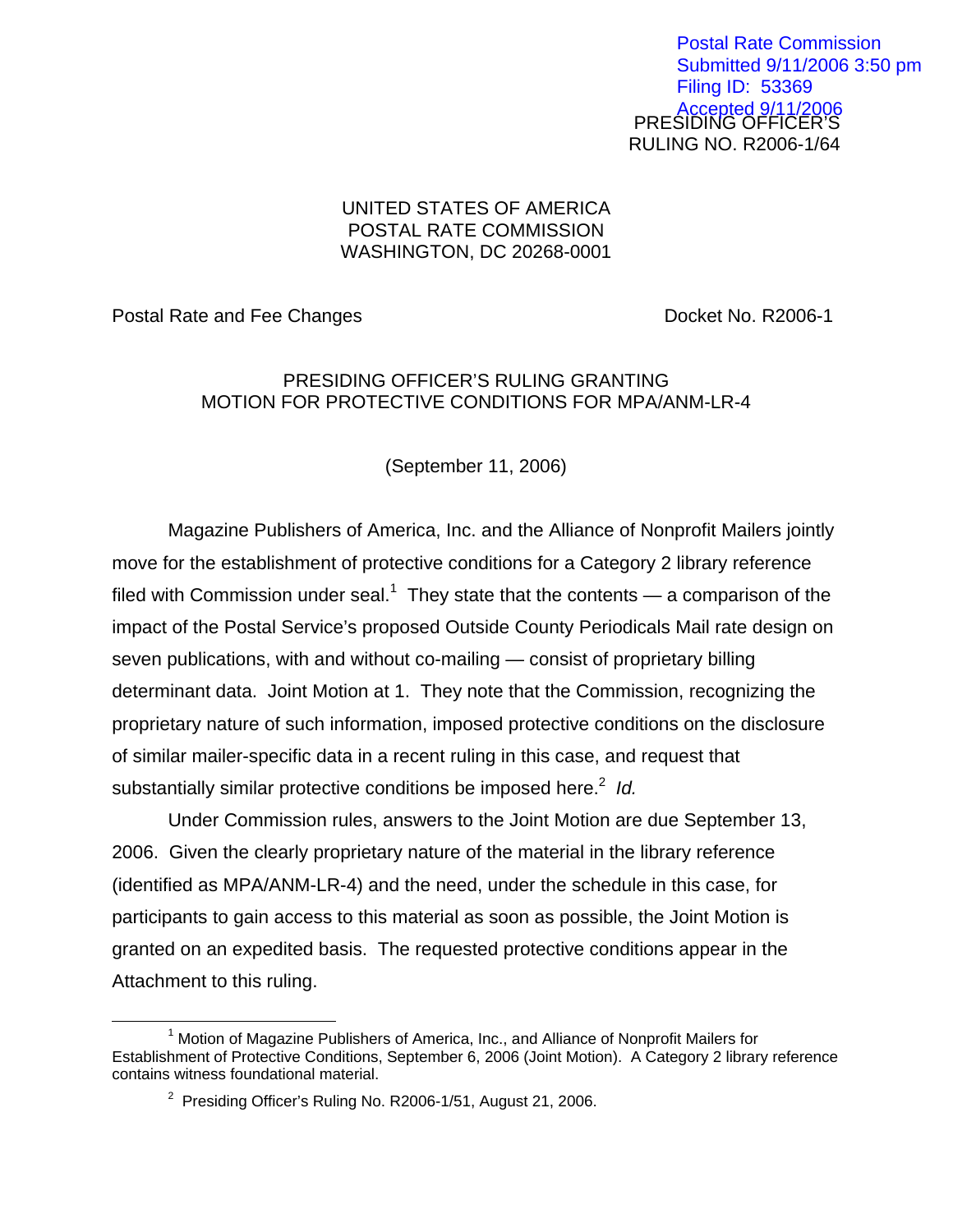# RULING

- 1. The Motion of Magazine Publishers of America, Inc., and Alliance of Nonprofit Mailers for Establishment of Protective Conditions, filed September 6, 2006, is granted on an expedited basis.
- 2. Access to MPA/ANM-LR-4 is governed by the set of protective conditions in the Attachment to this ruling.

George Omas Presiding Officer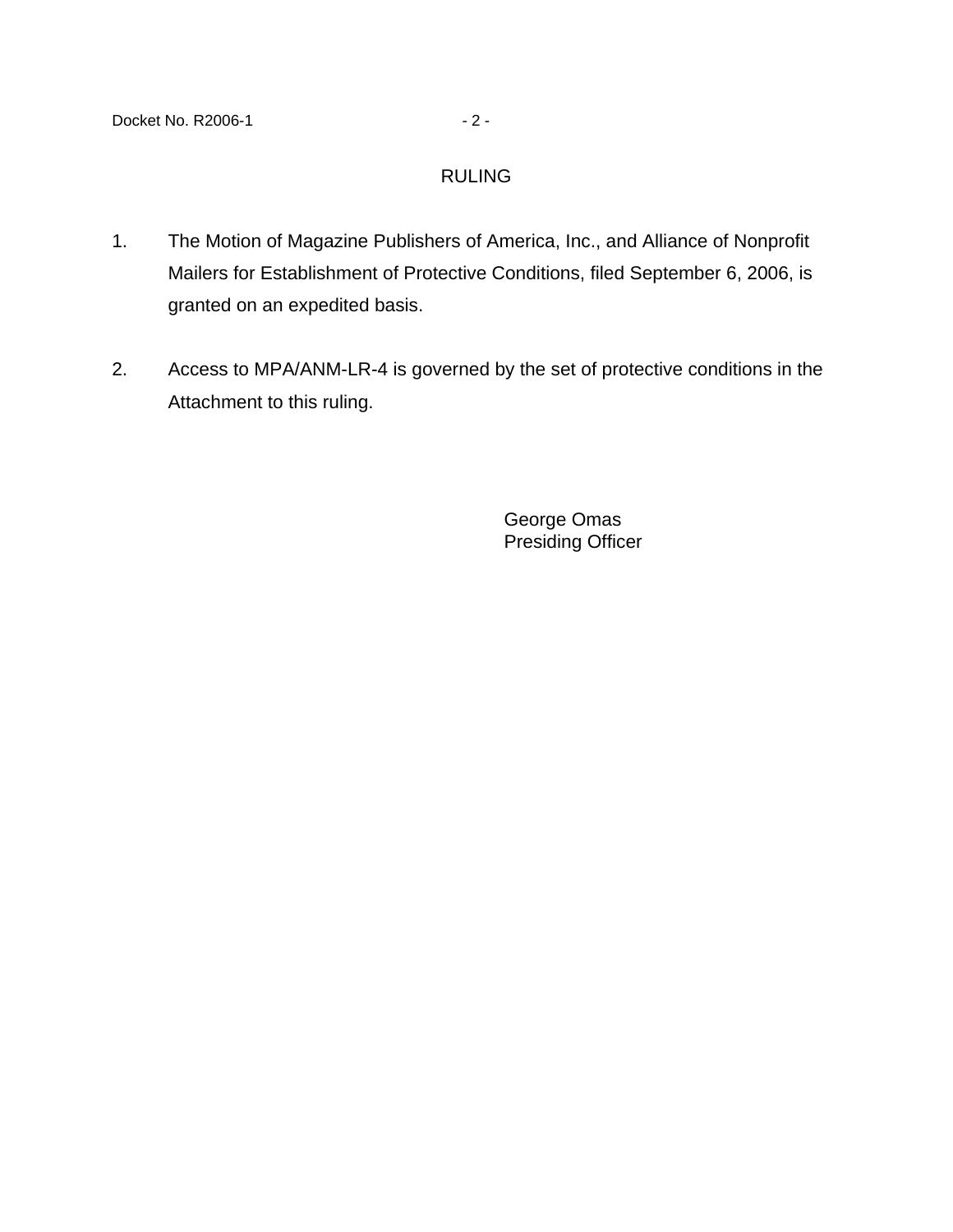### **STATEMENT OF COMPLIANCE WITH PROTECTIVE CONDITIONS**

The following protective conditions limit access to materials provided in Docket No. R2006-1 by the Postal Service in response to Presiding Officer's Ruling No. R2006-1/64 (hereinafter, "these materials"). Individuals seeking to obtain access to these materials must agree to comply with these conditions, complete the attached certifications, provide the completed certifications to the Commission, and serve them upon counsel for the party submitting the confidential material.

- 1. Only a person who is either:
	- (a) an employee of the Postal Rate Commission (including the Office of the Consumer Advocate) with a need-to-know; or
	- (b) a participant in Postal Rate Commission Docket No. R2006-1, or a person employed by such participant, or acting as agent, consultant, contractor, affiliated person, or other representative of such participant for purposes related to the litigation of Docket No. R2006-1, shall be granted access to these materials. However, no person involved in competitive decision-making for any entity that might gain competitive advantage from use of this information shall be granted access to these materials. "Involved in competitive decision-making" includes consulting on marketing or advertising strategies, pricing, product research and development, product design, or the competitive structuring and composition of bids, offers or proposals. It does not include rendering legal advice or performing other services that are not directly in furtherance of activities in competition with a person or entity having a proprietary interest in the protected material.
- 2. No person granted access to these materials is permitted to disseminate them in whole or in part to any person not authorized to obtain access under these conditions.
- 3. The final date of any participant's access shall be the earlier of:
	- (a) the date on which the Postal Rate Commission issues a recommended decision or otherwise closes Docket No. R2006-1;
	- (b) the date on which that participant formally withdraws from Docket No. R2006-1; or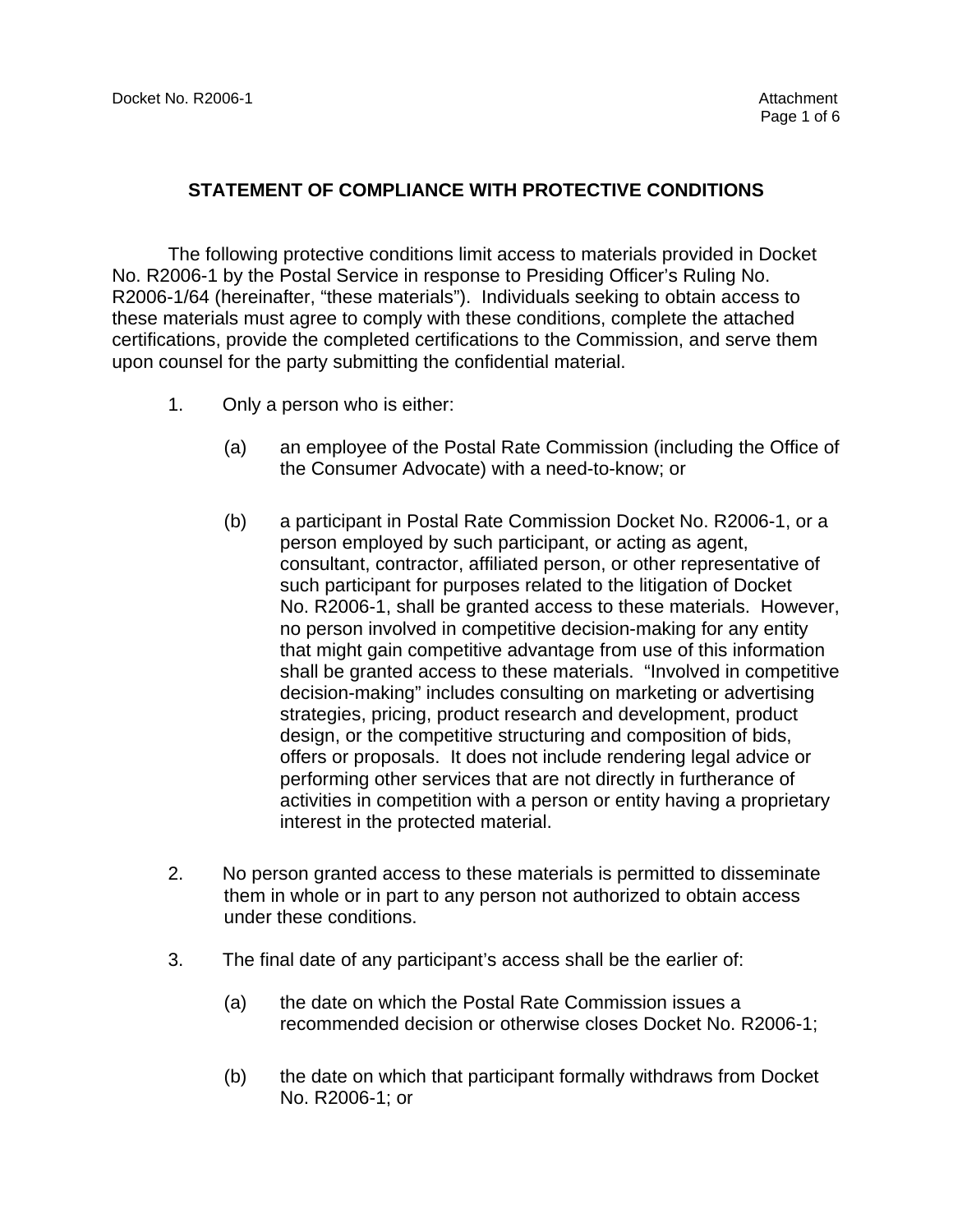- (c) the last date on which the person who obtains access is under contract or retained or otherwise affiliated with the Docket No. R2006-1 participant on whose behalf that person obtains access. The participant immediately shall notify the Postal Rate Commission and counsel for the party who provided the protected material of the termination of any such business or consulting arrangement or retainer or affiliation that occurs before the closing of the evidentiary record.
- 4. Immediately after the Commission issues a recommended decision in, or otherwise disposes of, Docket No. R2006-1, a participant (and any person working on behalf of that participant) who has obtained a copy of these materials shall certify to the Commission:
	- (a) that the copy was maintained in accordance with these conditions (or others established by the Commission); and
	- (b) that the copy (and any duplicates) either have been destroyed or returned to the Commission.
- 5. The duties of any persons obtaining access to these materials shall apply to material disclosed or duplicated in writing, orally, electronically, or otherwise, by any means, format, or medium. These duties shall apply to the disclosure of excerpts from or parts of the document, as well as to the entire document.
- 6. All persons who obtain access to these materials are required to protect the document by using the same degree of care, but no less than a reasonable degree of care, to prevent the unauthorized disclosure of the document as those persons, in the ordinary course of business, would be expected to use to protect their own proprietary material or trade secrets and other internal, confidential, commercially sensitive, and privileged information.
- 7. These conditions shall apply to any revised, amended, or supplemental versions of materials provided in Docket No. R2006-1.
- 8. The duty of nondisclosure of anyone obtaining access to these materials is continuing, terminable only by specific order of the Commission, or as specified in paragraphs 10 through 15, below.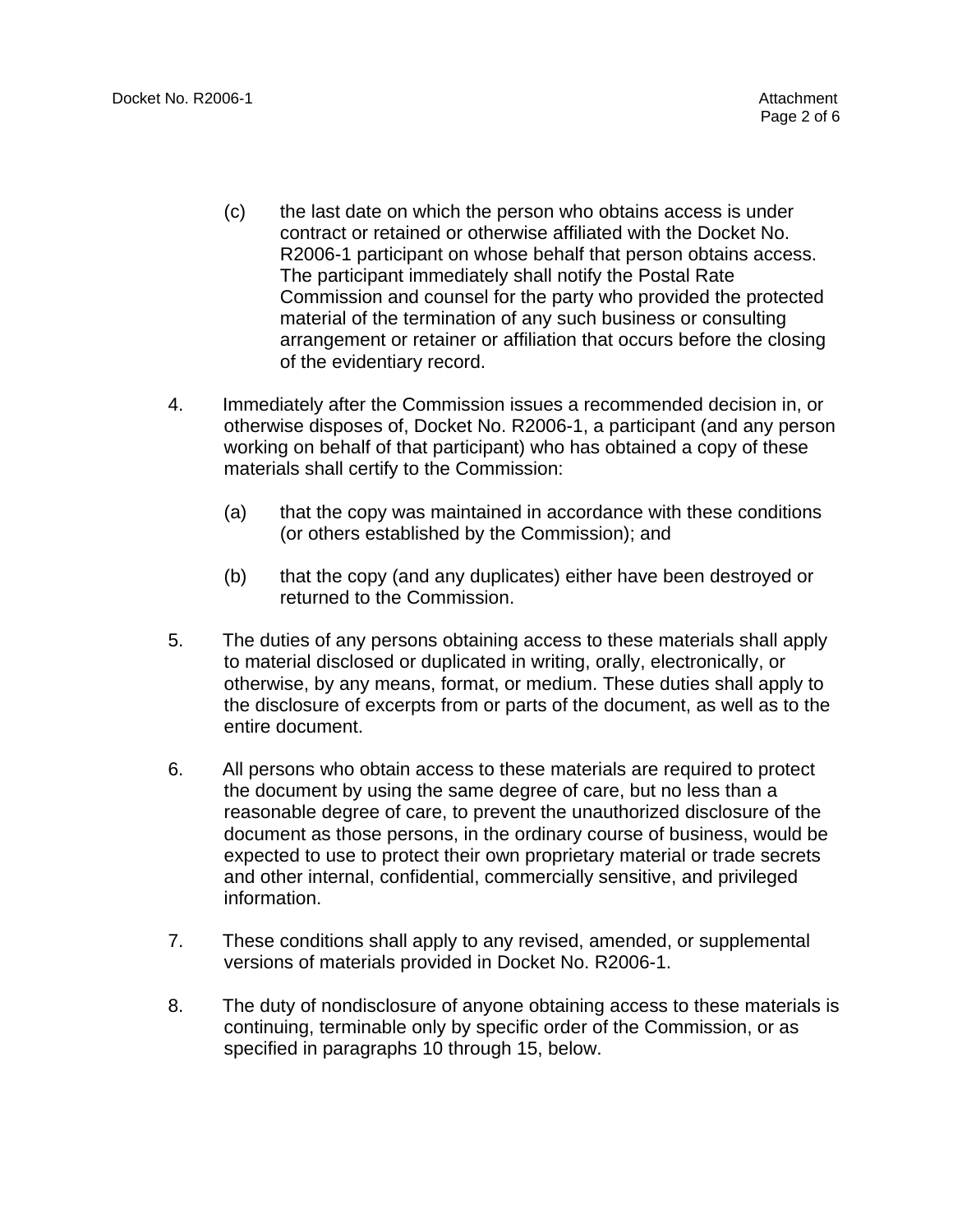- 9. Any Docket No. R2006-1 participant or other person seeking access to these materials by requesting access, consents to these or such other conditions as the Commission may approve.
- 10. The Postal Service shall clearly mark the following legend on each page, or portion thereof, that the Service seeks to protect under this agreement: "Confidential-Subject To Protective Conditions In Docket No. R2006-1 Before the Postal Rate Commission" or other markings that are reasonably calculated to alert custodians of the material to its confidential or proprietary nature. Except with the prior written consent of the Postal Service, or as hereinafter provided, no protected information may be disclosed to any person.
- 11. Any written materials including but not limited to discovery requests and responses, requests for admission and responses, deposition transcripts and exhibits, pleadings, motions, affidavits, written testimony and briefs that quote or contain materials protected under these protective conditions are also covered by the same protective conditions and certification requirements, and shall be filed with the Commission only under seal. Documents submitted to the Commission as confidential shall remain sealed while in the Secretary's office or such other place as the Commission may designate so long as they retain their status as stamped confidential documents.
- 12. Any oral testimony, argument or other statements that quote or otherwise disclose materials protected under these protective conditions shall be received only in hearing sessions limited to Postal Service representatives and other persons who have complied with the terms of the protective order and have signed the attached certifications. The transcript pages containing such protected testimony shall be filed under seal and treated as protected materials under paragraph 11.
- 13. Notwithstanding the foregoing, protected material covered by paragraphs 11 or 12 may be disclosed to the following persons without their execution of a compliance certificate. Such disclosure shall not exceed the extent necessary to assist in prosecuting this proceeding or any appeals or reconsideration thereof.
	- (a) Members of the Commission.
	- (b) Court reporters, stenographers, or persons operating audio or video recording equipment for such court reporters or stenographers at hearings or depositions.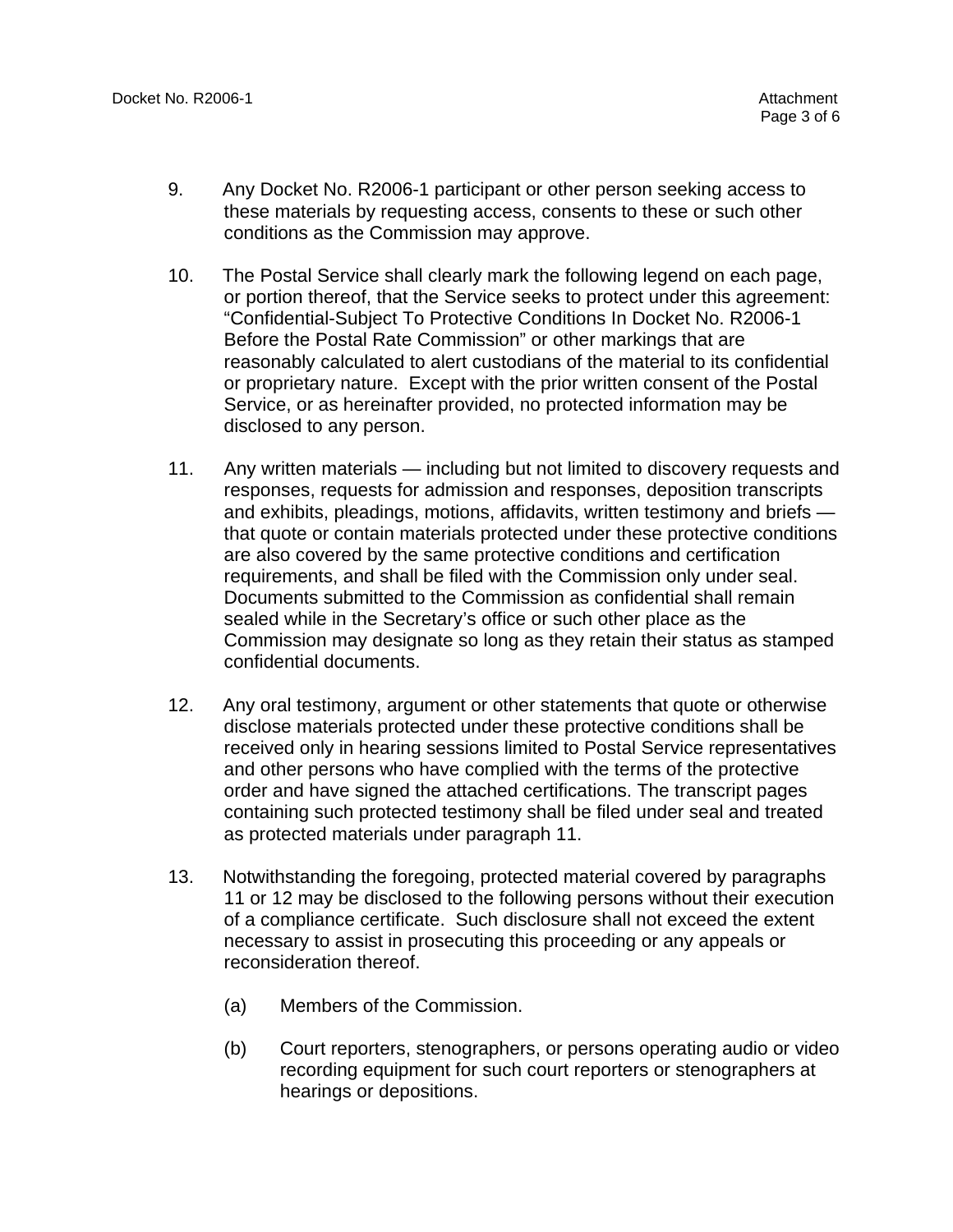- (c) Any other person designated by the Commission in the interest of justice, upon such terms as the Commission may deem proper.
- (d) Reviewing courts and their staffs. Any person seeking to disclose protected information to a reviewing court shall make a good faith effort to obtain protective conditions at least as effective as those set forth in this document. Moreover, the protective conditions set forth herein shall remain in effect throughout any subsequent review unless overridden by the action of a reviewing court.
- 14. A participant may apply to the Commission for a ruling that documents, categories of documents, or deposition transcripts, stamped or designated as confidential, are not entitled to such status and protection. The Postal Service or other person that designated the document or testimony as confidential shall be given notice of the application and an opportunity to respond. To revoke confidential status, the proponent of declassification must show by a preponderance of the evidence that public disclosure of the materials is consistent with the standards of the Freedom of Information Act, 5 U.S.C. § 552(b)(1)-(9), and Commission precedent.
- 15. Subpoena by Courts or Other Agencies. If a court or other administrative agency subpoenas or orders production of confidential information which a participant has obtained under the terms of this protective order, the target of the subpoena or order shall promptly (within two business days) notify the Postal Service (or other person who designated the document as confidential) of the pendency of the subpoena or order to allow the designating party time to object to that production or seek a protective order.
- 16. Each person desiring to obtain access to these materials must file a notice with the Postal Rate Commission listing name, title and position at least one day in advance of the day that the person signs a certification at the Commission's docket section in order to receive a copy of the materials. A copy of the notice must also be served in advance on the Postal Service.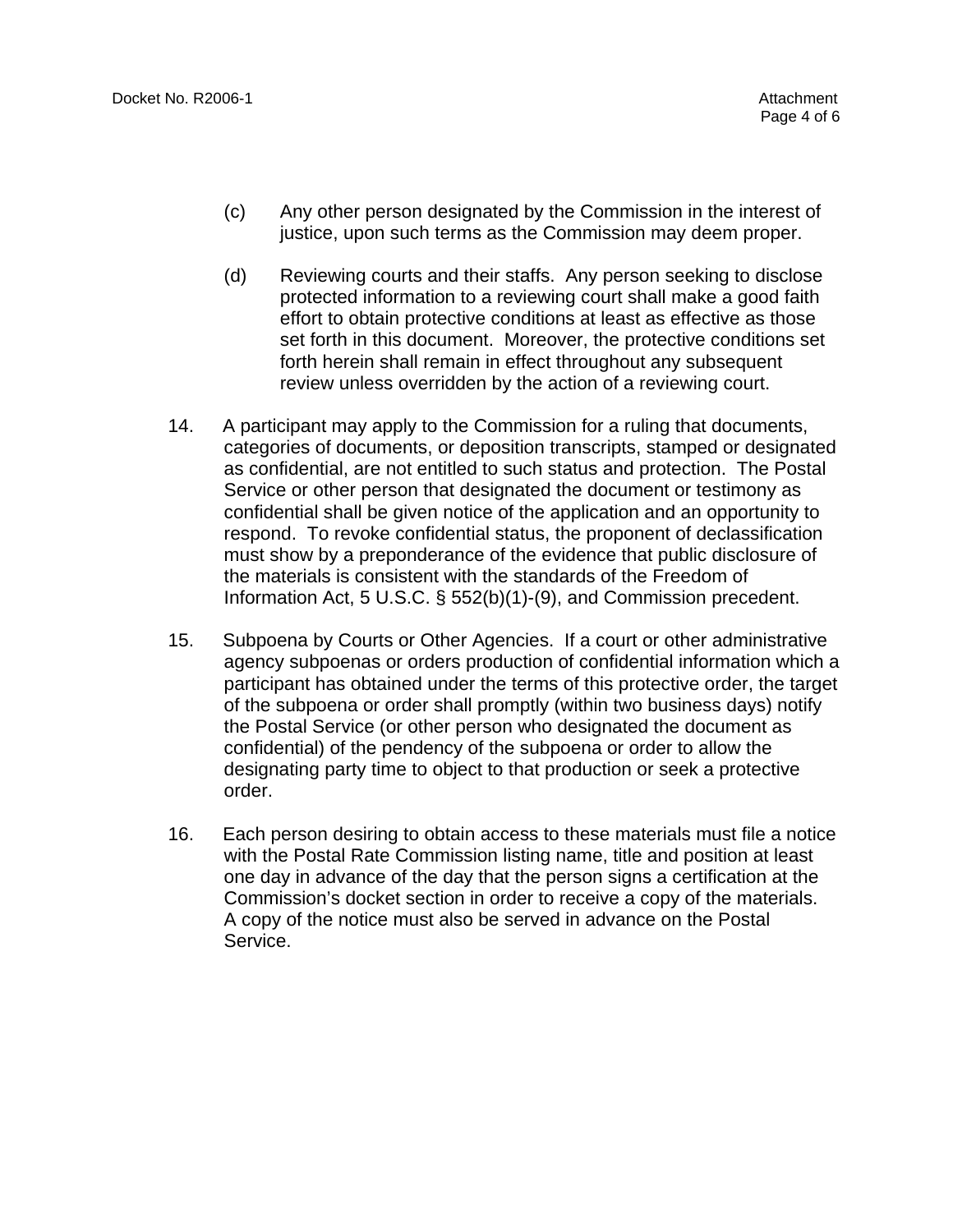#### **CERTIFICATION**

The undersigned represents that:

Access to materials provided in Docket No. R2006-1 by the Postal Service in response to Presiding Officer's Ruling No. R2006-1/64 (hereinafter, "these materials" or "the information") has been authorized by the Commission. The cover or label of the copy obtained is marked with my name. I agree to use the information only for purposes of analyzing matters at issue in Docket No. R2006-1. I certify that I have read and understand the above protective conditions and am eligible to receive access to materials under paragraph 1 of the protective conditions. I further agree to comply with all protective conditions and will maintain in strict confidence these materials in accordance with all of the protective conditions set out above.

| Name         |  |
|--------------|--|
| Firm         |  |
| <b>Title</b> |  |
| Representing |  |
| Signature    |  |
| Date         |  |